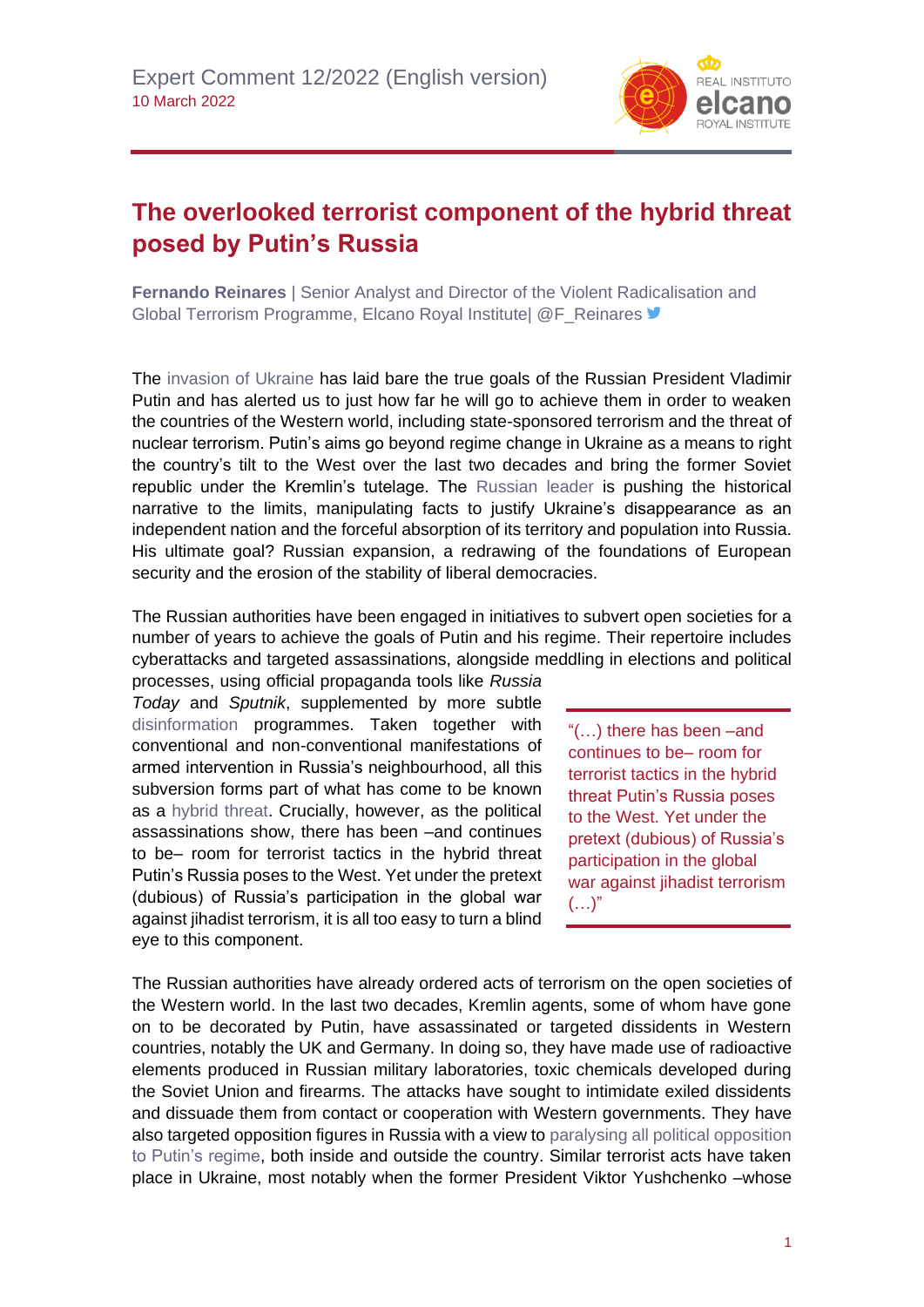victory contradicted Russia's designs for the country– was poisoned in 2004, shortly before the start of his presidency, although he ultimately survived.

Within Russia itself, the country's anti-terrorist legislation was adopted in an international context of concern about the threat of jihadist terrorism. It has been and continues to be abused by the security forces and judicial apparatus of Putin's personality-driven autocracy to persecute opposition to his regime. The application of these anti-terrorist laws, which undermine respect for and the protection of human rights, has spread from Russia to the authoritarianisms of Central Asia. The Russian authorities' handling of the jihadist threat itself has also been characterised by ambivalence and duplicity: at the same time as supporting Bashar al Assad in his campaign against non-jihadist opposition groups to project the illusion that his dictatorship was the only alternative to the jihadists, they facilitated the displacement of foreign terrorist fighters from regions such as Chechnya and Dagestan to Syria and other conflict zones where Islamist militants are active. The result has been the export of the threat they pose to Russian stability in the North Caucasus. Moreover, the terrorist threat cast a long shadow over the Winter Olympics held in Sochi in February 2014.

Similarly, the current Russian authorities have supported organisations that have systematically practised and continue to practise terrorism in various regions throughout the world, including in Western Europe and other parts of the EU. For example, the Russian armed forces recently worked with Hezbollah as part of the [conflict in Syria.](https://www.realinstitutoelcano.org/analisis/es-rusia-una-gran-potencia-en-oriente-medio/) They also provided combat resources to Taliban fighters in Afghanistan before these al-Qaeda-linked Islamic extremists seized control of Kabul. It is not surprising, then, that Syria and Iran rank among Russia's biggest allies. Both have supported insurgent activities in general and the

"(…) the current Russian authorities have supported organisations that have systematically practised and continue to practise terrorism in various regions throughout the world, including in Western Europe and other parts of the EU."

repertoire of terrorist activities used by Hezbollah in particular. Nor should we be surprised that Russia was one of the four countries that did not immediately evacuate staff from its embassy in Kabul when the Taliban seized power or that Moscow has remained on friendly terms with the new governing force in Afghanistan.

In Ukraine, Putin's regime has lent its support to separatist militias active in the country, which have systematically carried out terrorist acts as part of insurgent violence. In July 2014 a Russian-manufactured missile, launched from the Donbas region controlled by pro-Russian rebels, killed 298 passengers on board a Malaysia Airlines flight crossing the zone on route from Kuala Lumpur to Amsterdam. The episode was a powerful reminder of the destructive potential of the lethal means provided by the Kremlin to separatist groups. A sizeable number of the members of these militias have also received training from the Russian Imperial Movement, whose activities are tolerated by Putin's regime, provided they do not cause too much trouble inside the country. The organisation has two paramilitary training camps around St Petersburg, where it has provided white supremacists from Western countries with training on terrorist tactics. For example, in 2016 individuals from Sweden who received training went on to carry out attacks against immigrants and asylum seekers later that year and again in 2017.